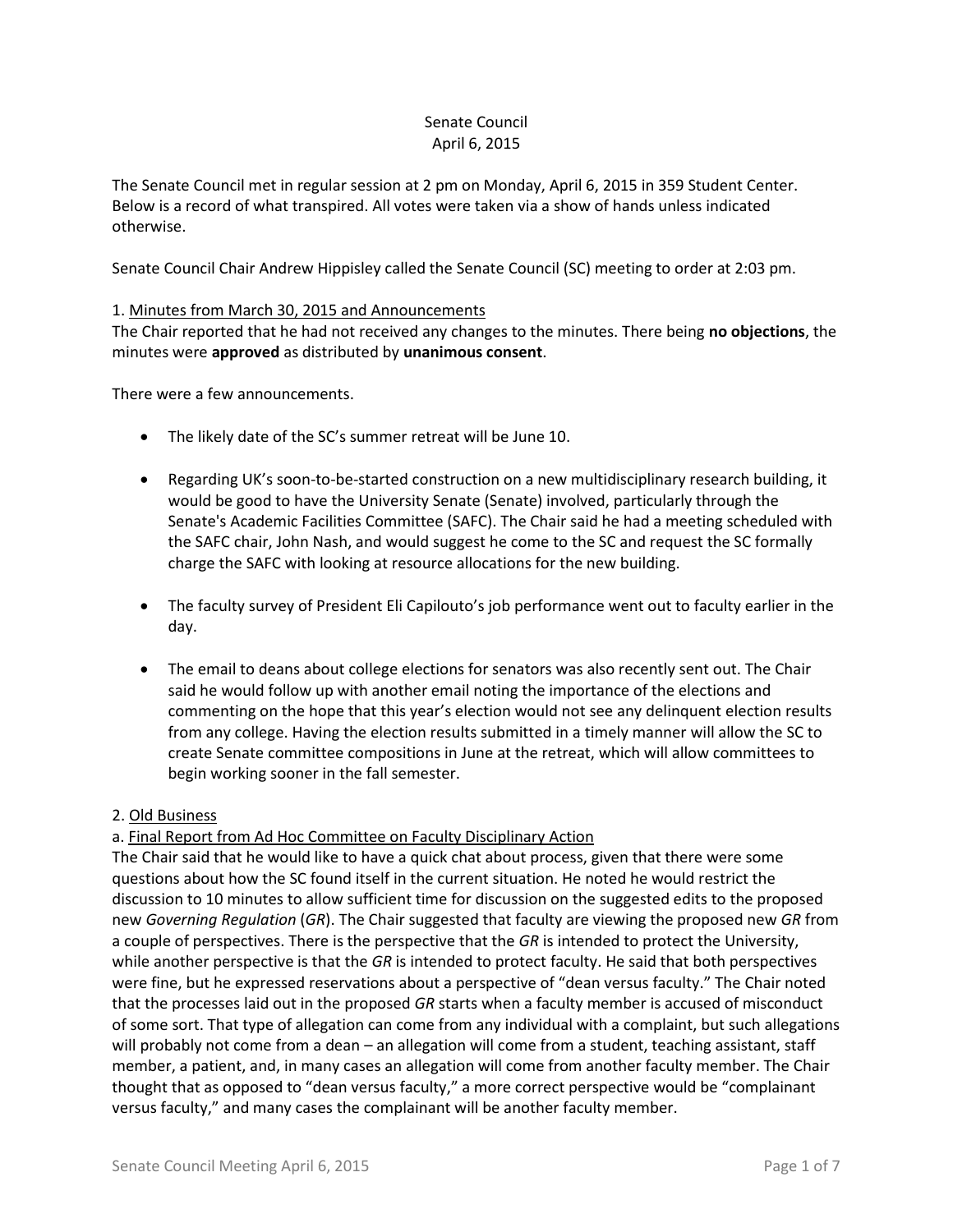Mazur asked about the next step for the proposed new *GR*. She wondered if it would be sent to General Counsel Bill Thro prior to going to the full University Senate (Senate). Mazur said that it would be important for everyone to understand why the disciplinary action *GR* was being discussed and if SC has significant problems with it. She spoke against a "free for all" discussion on the Senate floor but said she did not exactly know how to prevent that or make the discussion more professional. The Chair responded by saying that the issue was somewhat new territory for the SC in the sense that SC was charged by President Eli Capilouto to do something, which the President could have easily accomplished via an *Administrative Regulation*. Instead, the President asked the SC and Senate to co-author such a policy and he offered the assistance of Legal Counsel as a resource for the deliberations. That assistance has subsequently made things a little more complicated because it begs the question, "who is the author of the proposed new *GR*?" The Chair said that originally he assumed the SC and Senate would be the primary authors, but knowing what General Counsel Thro and the President want was essential, although it meant that there has been quite a lot of discussion with Legal Counsel. During the course of those discussions, however, SC has found out some things that would be problematic if left in the proposed new *GR*. The Chair said that at the end of today's meeting, the SC will have a recommendation to make to Senate for its first reading of the document on April 13. On that date, the Chair opined that a free-for-all discussion would be appropriate. With senators having the first right of the privilege of the floor, anyone will be able to comment, but no action will be taken.

McCormick asked about sending the proposed *GR* forward without a SC recommendation or without SC endorsement. The Chair said that it was technically possible for the SC to send something to the Senate without recommendation or endorsement, but the SC is the executive body of the Senate; the Senate looks to the SC for recommendations. Although there was one degree item in the recent past that went to the Senate without a SC recommendation, it would be unusual for the Senate to review a proposal without having the benefit of the SC's opinion. Grossman said it would be a mistake to send it to the Senate without a recommendation from SC and it would also be a mistake to send something to the Senate that the SC knew the President would not like. If the Senate passed something the President did not support, the President would be obligated to make that report to the Board of Trustees (Board). At that point, President Capilouto would also have the ability to speak against the Senate's action. Grossman went on to say that it was his opinion that the Board would do whatever it could to avoid taking sides between the faculty and the President. If such a conflict was present at the time of Board discussions, the Board would likely take the stance that the two parties get together and work out a compromise. In addition, the President can always create an *AR* that establishes a faculty disciplinary policy, about which the faculty could do nothing. Grossman said it was in the SC's best interest to do everything possible to present something that the SC is comfortable with and something that the President is comfortable with. McCormick asked Grossman which party's support was his priority; he responded that positive outcomes for both parties was his priority.

Watt supported Grossman's point about having a recommendation. If the SC does not offer a recommendation, the Senate will probably vote it down and the President will issue an *AR* that does not benefit from faculty input about protection for faculty and other faculty-related aspects. Watt said he did not think General Counsel Thro should review the proposal prior to the April 13 Senate meeting. There will be an entire month during which edits can be proposed and discussed with General Counsel Thro and others. Bailey said that it would be to the Senate's advantage to have a recommendation. If the President does not like what the Senate endorses, then it will be up to the President to create an *AR* on his own. The faculty trustees can speak on behalf of faculty when the issue reaches the Board.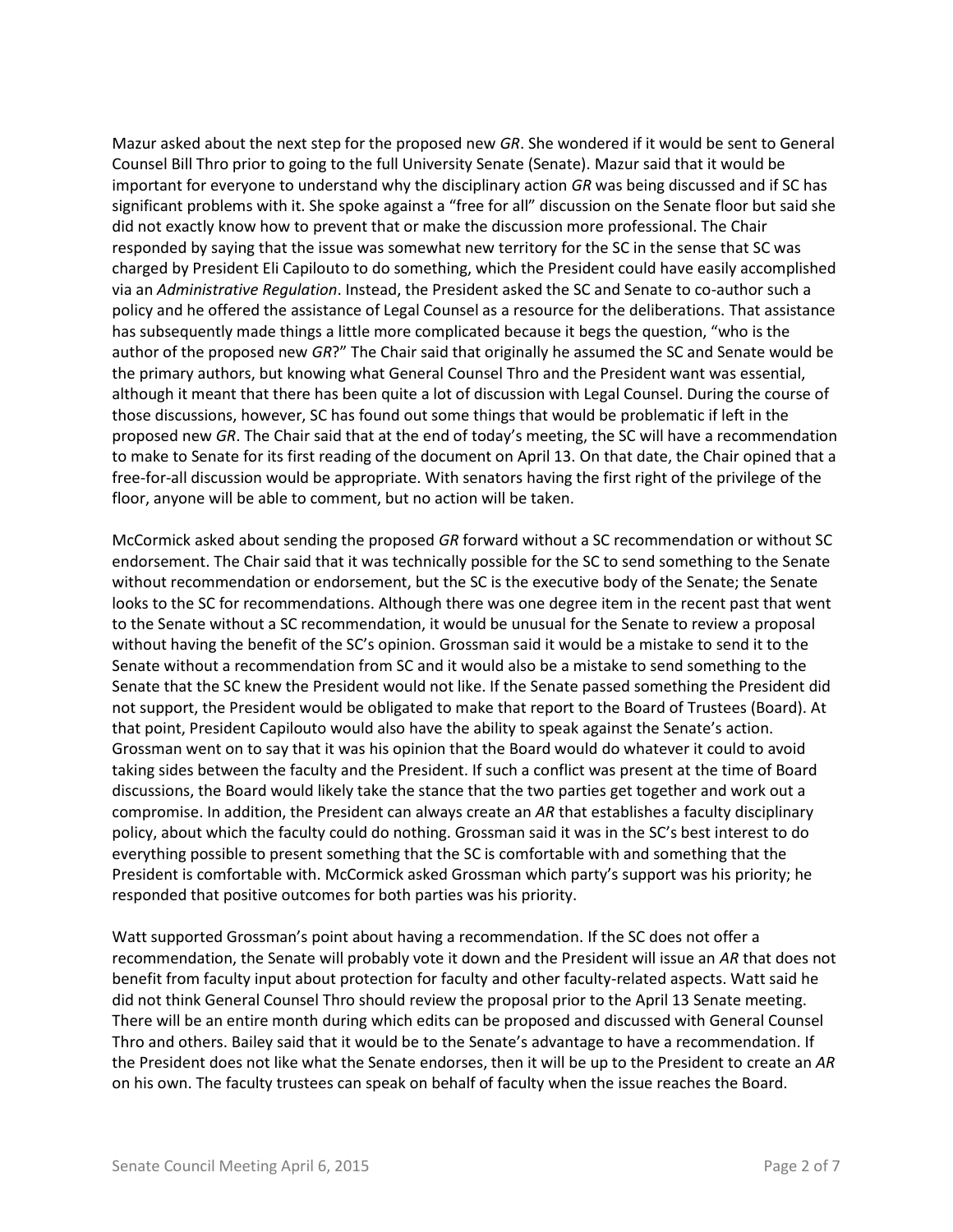Blonder said she agreed with the previous comments. It would be really important for the Senate to endorse something that faculty are happy with. If the Senate endorses it on a close vote, that closeness will not be reported, rather the report will merely be that the Senate endorsed it. She said that the SC should be reasonably happy with the proposed *GR* prior to sending it to the Senate. Brown asked if there was an ability to send the Senate a couple versions to choose from, but Guest Connie Wood, chair of the Senate's Rules and Elections Committee (SREC), said the SC cannot send something to the Senate with options.

In response to a question from Blonder about what would occur at the May Senate meeting. The Chair said that according to *Senate Rules 1.2.3*, when the Senate considers a major policy change, a first reading is a proper step. The Chair said he would encourage senators to send in written amendments after the first reading. SC can then review those in advance of the Senate meeting and make recommendations about the submitted amendments. Kraemer asked about the SC editing it further, but the Chair opined that the SC could merely recommend one edit over another, not prevent the Senate from seeing an amendment.

The Chair suggested moving away from the discussion on process to the actual document; there were no objections from SC members. The Chair explained that subsequent to the ad hoc Committee's submission of their final report, a handful of suggested edits were submitted by Christ, Grossman, and Wilson. Blonder sent in her edits on the document that included the suggestions from Christ, Grossman, and Wilson. Strikethrough formatting indicates deleted text, underline formatting indicates added text, and the colors were a holdover from the previous version with suggested edits from three SC members.

[Please see the SC-amended and approved draft version of the proposed new *Governing Regulation* as Appendix A in these minutes. The line numbers referenced below were based on a working copy and may not always match up to the Appendix due to the SC's insertions and deletions. ]

There was brief discussion about the changes in lines 19 – 42. Porter **moved** to accept the wording in lines 19 – 42 and Watt **seconded**. Grossman offered a friendly amendment to add to line 40 the phrase "the rules, standards and procedures that arise under" in line 40 – 41. Both Porter and Watt **accepted**. A **vote** was taken and the motion **passed** with none opposed.

Watt **moved** to accept the changes to lines 63 – 67 and Mazur **seconded**. There was brief discussion and a **vote** was taken. The motion **passed** with none opposed.

SC members next discussed Blonder's edits to *Section A, Allegations (*specifically lines 106 – 115). Brown **moved** to accept the changes to lines 106 – 111 and Watt **seconded**. Grossman **moved** that the term "non-university counsel" be replaced with "outside university counsel" and Porter **seconded**. A **vote** was taken and the motion **failed** with none in favor. A **vote** was then taken on the original motion and the motion **passed** with one opposed.

The next section for discussion was in *Section B, University Investigation* (specifically lines 128 – 130). There was general consensus that as long as a known complainant receives a final report to the extent required by law, an intermediate report was unnecessary. If an allegation does not find anything to support an allegation, the complainant (if known) will be informed of that. Bailey **moved** to accept the change to line 128 and Christ **seconded**. A **vote** was taken and the motion **passed** with none opposed.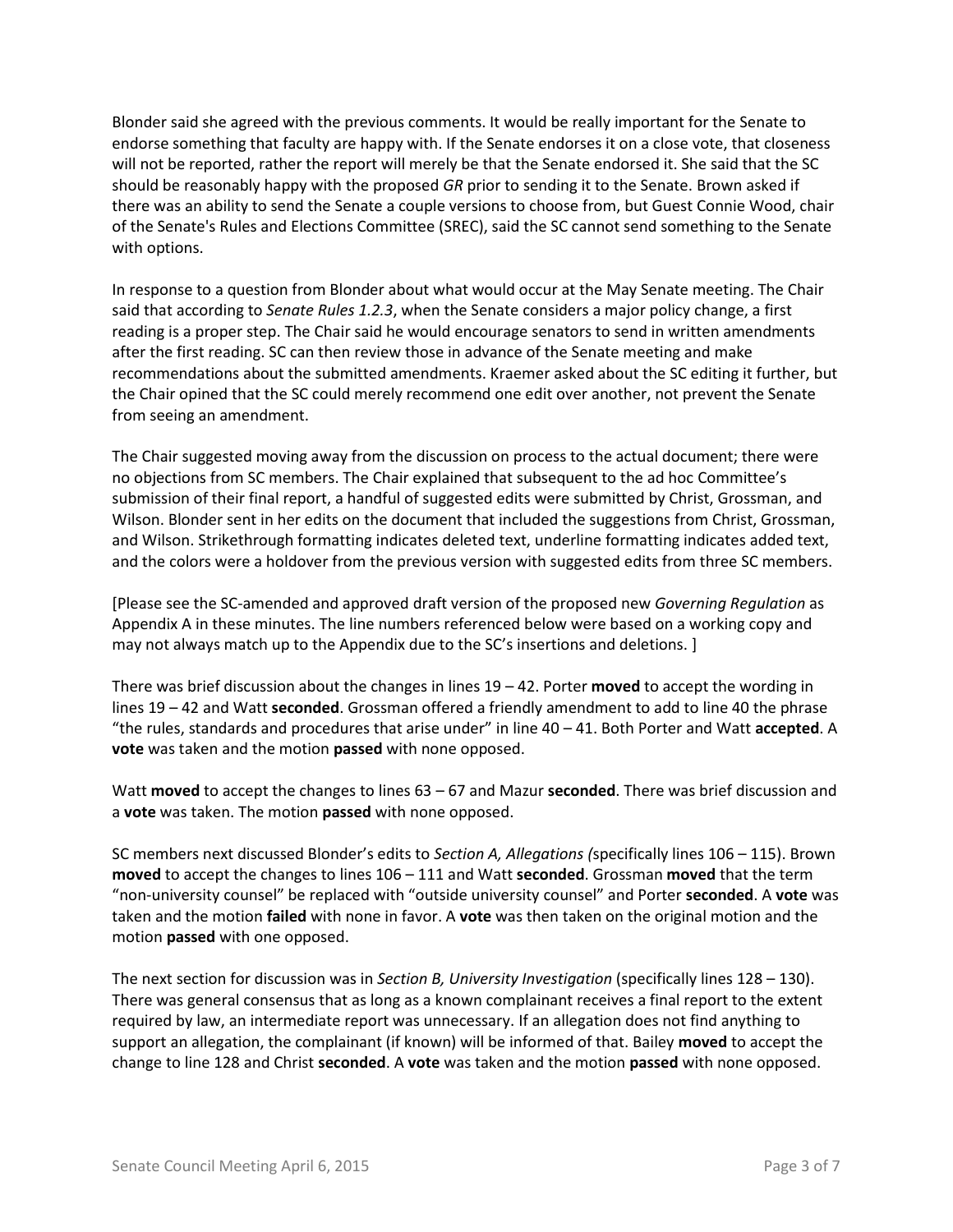Blonder explained that her edit to line 136 was intended to ensure the faculty member has a copy of the report, as opposed to the faculty member being allowed to review a copy of the report, but not physically have it. Watt opined that the ad hoc Committee had assumed the faculty member would be given a copy of the report. Watt **moved** to accept the edit to line 136 and Christ **seconded**. A **vote** was taken and the motion **passed** with none opposed.

The next section under discussion was *Section C, Notification and Mediation, 3, Sanctions* (specifically line number 162). A number of SC members were uncomfortable with the proposed cap on salary reduction, so that edit was not accepted. After some additional discussion, Grossman **moved** to accept the edits in lines 149 – 151. Brown **seconded**. A **vote** was taken and the motion **passed** with none opposed.

Blonder opined that wording about conflicts of interest should be included. SC members all agreed, but thought such language should appear in the section regarding each of the three types of panels (inquiry panel, hearing panel, and appeals panel). Watt **moved** that the Chair and Blonder insert appropriate wording to cover conflicts of interest in the relevant spots and Bailey **seconded**. A **vote** was taken and the motion **passed** with none opposed.

SC then discussed the proposed changes to *Section F*, *Faculty Hearing Panel*. Watt **moved** to approve the edits in *Section F* and Christ **seconded**. There was extensive discussion regarding the circumstances under which a faculty member and/or a dean can appeal a finding of the hearing panel. Concerns were expressed about symmetry between a dean's appeal and faculty appeals, and if President Eli Capilouto would accept parameters for a dean's appeal to prevent a dean from automatically appealing any determination that contradicted the dean's opinion. Christ noted that she had a colleague bring to her attention a situation in which the colleague desperately wished a dean would discipline a rogue faculty member, but the dean refused to do so. Christ acknowledged that she was typically cynical about administrators' intents, but it was entirely possible the SC was being a little paranoid about unintended consequences associated with a dean's appeal. A **vote** was finally taken and the motion **passed** with four in favor, three opposed, and one abstaining.

Blonder explained her proposed edits to *Section G*, *Appeals*. SC members spent a lot of time discussing Blonder's edit that would have involved the Executive Committee of the Board of Trustees in the appeals process. Wilson commented that it was not possible to obligate the Executive Committee to get involved in an appeal, but he spoke in favor of having a report to the Executive Committee if the appeals panel reversed a finding of the hearing panel. Wilson said the Executive Committee could very well be interested in a report on a situation in which someone is found guilty, but then on appeal is determined to be innocent. Such a report (as opposed to Blonder's suggested requirement of formal action by the Executive Committee) would increase transparency and in and of itself raise the bar for overturning a decision of the hearing panel on appeal.

Grossman **moved** to accept Blonder's proposed changes to *Section G*, with the exception of the proposed edits in *subsection 9*, which would have required Executive Committee action. SC members also discussed Blonder's suggested edit in lines 395 – 397 which would have made an entire situation confidential unless the faculty member waived their right to confidentiality in writing. Some SC members were concerned that not having such language would allow someone to share information about a case with someone else, who could in turn share it with someone else, on campus or at a neighborhood association meeting. Watt stated that restrictions on discussions at a neighborhood association could not be enforced through the proposed new *GR*. Grossman commented that the phrase "to the extent required by law" could be added to subsection to accommodate federal and state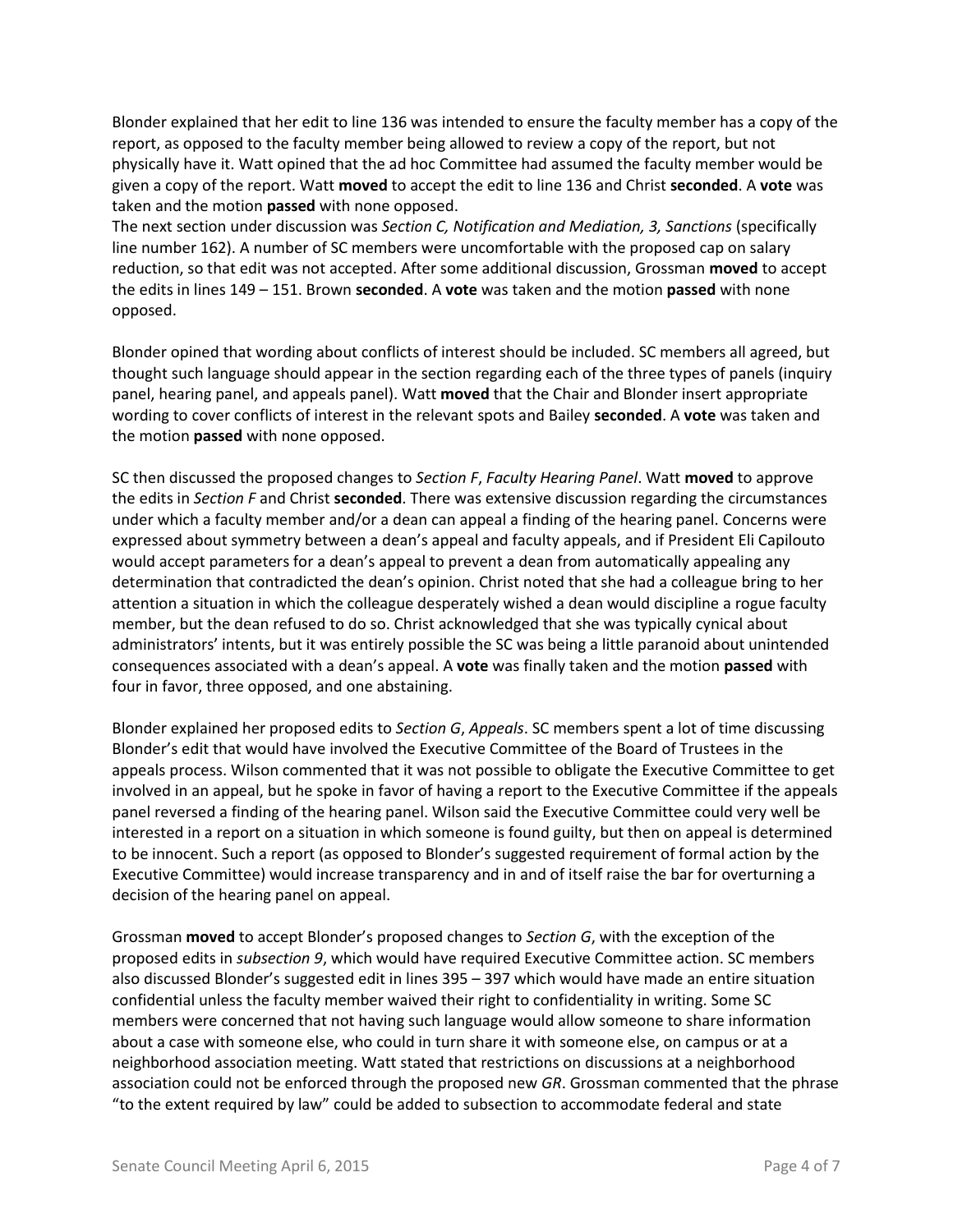requirements to disseminate information to a complainant in certain situations. Watt **seconded** Grossman's motion.

SC members continued discussion about confidentiality. Guest Marcy Deaton, associate legal counsel, explained that the University already required confidentiality for various situations through *GR XIV.B.2*  ("Code of Conduct'). Wilson **moved to amend** the motion by replacing the language in lines 395 – 397 with an allowance for the complainant to be informed if required by law; and by adding a reference to *GR XVI.B.2*, which requires confidentiality of the record. Watt **seconded**. A **vote** was taken on the amendment and the motion **passed** with none opposed. A **vote** was then taken on the Grossman's motion (to accept Blonder's proposed changes to *Section G*, with the exception of the proposed edits in *subsection 9*), as just amended. The motion **passed** with none opposed and one abstaining.

The SC then discussed Blonder's final edits, in *Section VI* ("Administrative Leave with Pay During the Process"). A question was raised regarding responsibility in *Section VI*, *Subsection 1* – who would determine if a faculty member posed a risk to campus? The SC as a whole agreed with the premise that the imposition of involuntary leave without pay should be done upon determination by the Provost that a risk was present. Once the responsibility for determining risk was discussed, SC discussed the specific types of risk listed in *Subsection 1* and whether they were valid concerns. Grossman suggested rewording *Subsection 3* to make it an action, rather than in passive voice and there were no objections to that. Grossman **moved** to approve the edits for *Section VI* and McCormick **seconded**. A **vote** was taken and the motion **passed** with none opposed.

[Please see the SC-amended and approved draft version of the proposed new *Governing Regulation* as Appendix A in these minutes.]

Mazur asked about some of the language regarding the Code of Faculty Conduct, which is in *Section 7* of the *Senate Rules*. Watt explained that a portion of the language, about disciplining faculty, will need to be removed because there is nothing in the *GRs* or *Administrative Regulations* that delegated that responsibility to the University Senate (Senate).

The Chair noted that the Senate will have a first reading on the proposed new *GR* for its April 13 meeting. The Chair said he would ask senators to send their amendments in written form by April 22. Requiring amendments to be submitted by that date will allow the SC sufficient time to deliberate on the amendments and offer recommendations to the Senate on each amendment.

Christ **moved** to recommend the amended *GR* to the Senate in April for consideration and first reading. Mazur **seconded**. A **vote** was taken and the motion **passed** with one opposed and one abstaining.

# 3. Committee Reports

a. Senate's Academic Programs Committee (SAPC) - Margaret Schroeder, Chair

i. New University Scholars Program: BA Art History and MA Art History and Visual Studies

The Chair asked Guest Margaret Schroeder, chair of the Senate's Academic Programs Committee (SAPC), to explain the proposal, which she did. The Chair said that the **motion** from the SAPC was that the SC recommend the Senate approve the establishment of a new University Scholars Program of a BA Art History and MA Art History and Visual Studies, within the School of Art and Visual Studies in the College of Fine Arts. Because the motion came from the SAPC, no **second** was necessary. He asked if there were any points of information or discussion for or against the motion.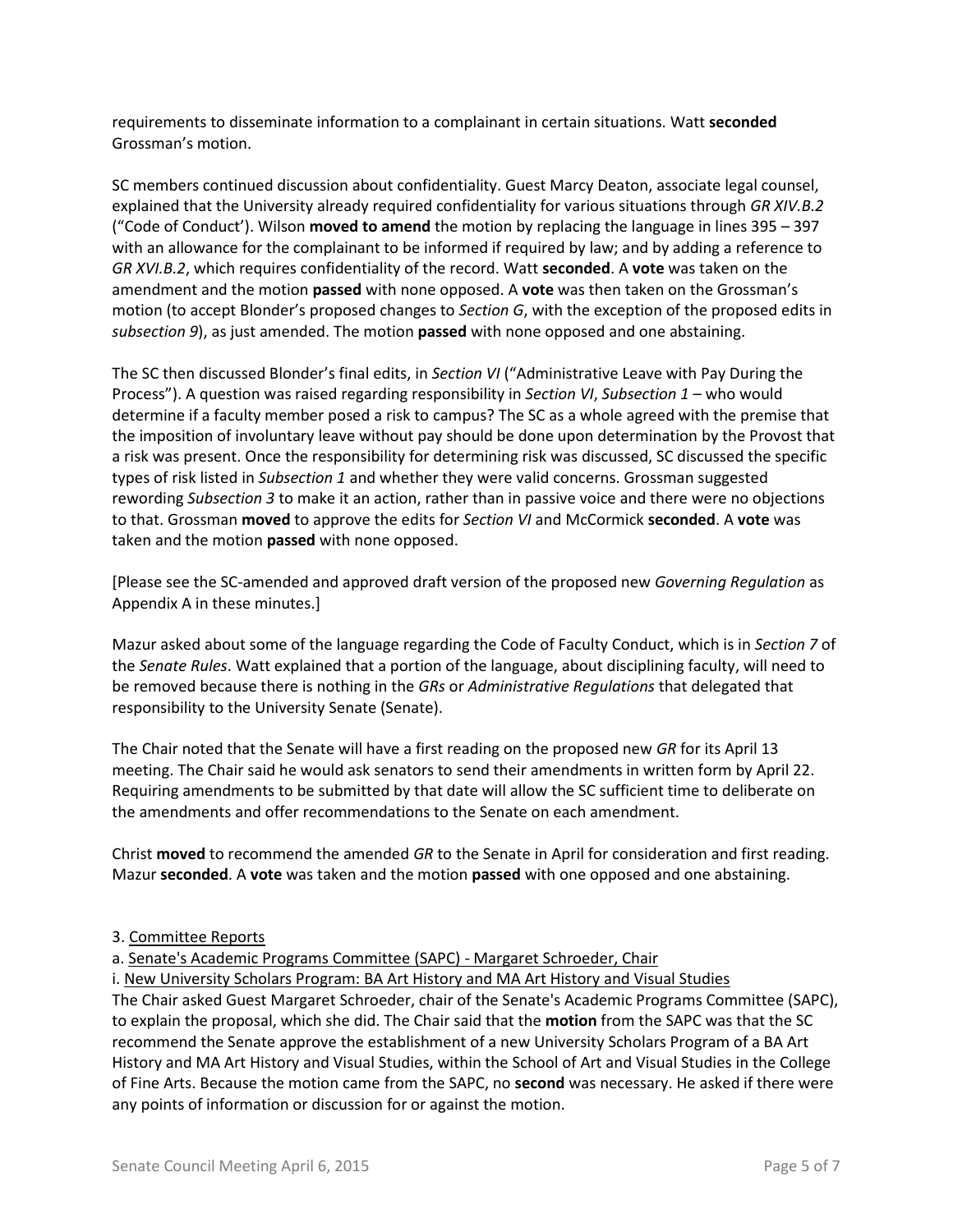Bailey asked if a master's degree is the terminal degree in the area of Art History and Visual Studies. Christ replied that an MFA is the terminal degree. The proposed University Scholars Program will help prepare students to work on a PhD or MFA. In this particular field, however, students are encouraged to complete their educational careers at different schools, so students with who graduate with the master's degree will likely go elsewhere for additional schooling.

There being no further questions, a **vote** was taken and the motion **passed** with none opposed.

# ii. Proposed New MS in Finance

The Chair asked Schroeder to explain the proposal, which she did. The Chair said that the **motion** from the SAPC was that the SC recommend University Senate approve, for submission to the Board of Trustees, the establishment of a new MS Finance, in the Department of Finance and Quantitative Methods within the Gatton College of Business and Economics. Because the motion came from the SAPC, no **second** was necessary. The Chair asked if there were any points of information or discussion for or against the motion.

Multiple SC members asked if the faculty in Accountancy and Economics were given the opportunity to vote on the use of their courses in the proposed new MS. Guest Brad Jordan (BE/Management) explained that those faculty were part of a college-wide vote on the new MS in Finance, so it was logical to assume they supported the use of their courses. Due to continued concerns among SC members, Jordan agreed to submit memos from the chairs of both departments. The Chair asked that those two items be submitted to the Senate Council office the following day, due to the timing of posting the Senate agenda and Jordan agreed. A **vote** was and the motion **passed** with none opposed.

# b. Ad Hoc Calendar Committee - Kevin Real, Chair

# i. Final Report

The Chair reported that Kevin Real had experienced a flood and was not able to attend the meeting; the Chair said the report would be rescheduled for a future SC meeting.

# 4. Faculty Exit Survey - Interim Assistant Provost for Faculty Affairs Sonja Feist-Price

The Chair introduced Guest Sonja Feist-Price, interim associate provost for faculty affairs. Feist-Price said that she had reviewed two sets of data to explore faculty attrition rates. Of the faculty hired in 2005- 2006, when reviewed again eight years later, there was a 61% attrition rate. There was no information about why faculty were leaving, though. Feist-Price explained that the exit survey was an attempt to learn more about why people leave UK. She asked SC members for their comments and invited questions. There were a variety of comments and questions from SC members. Those who spoke were supportive of this method being used to help determine why faculty leave UK. When discussion died down, the Chair volunteered to send Feist-Price a copy of the report of the Faculty Committee on Review, Rewards, and Retention.

5. Proposed Changes to Governing Regulations II ("Governance of the University of Kentucky") The Chair asked Guest Marcy Deaton, associate legal counsel, to explain the changes, which she did. McCormick **moved** to send the proposed revisions to the Senate for endorsement and Christ **seconded**. A **vote** was taken and the motion **passed** with none opposed.

# 6. Tentative Senate Agenda for April 13, 2015